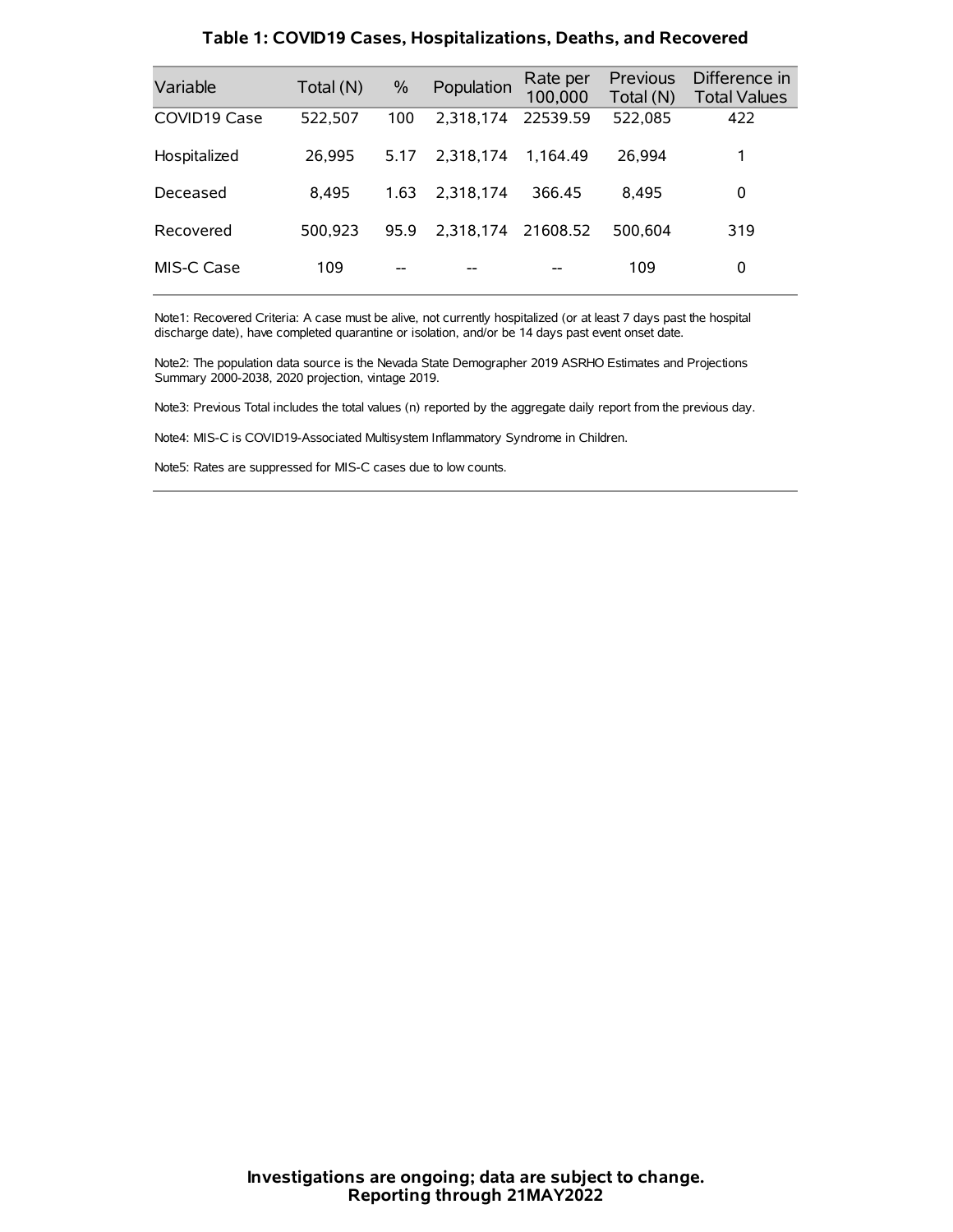# **Table 2: COVID19 Cases**

| Variable                     | Outcome                           | $\mathsf{N}$ | $\%$ | Population           | Rate per<br>100,000 |
|------------------------------|-----------------------------------|--------------|------|----------------------|---------------------|
| Age Categories               | Aged 4 or less                    | 13395        | 2.56 | 149,165              | 8980.0              |
|                              | Aged 5 to 17                      | 64493        | 12.3 | 406,595              | 15862               |
|                              | Aged 18 to 24                     | 59673        | 11.4 | 216,762              | 27529               |
|                              | Aged 25 to 49                     | 233188       | 44.6 | 803,732              | 29013               |
|                              | Aged 50 to 64                     | 96844        | 18.5 | 423,461              | 22870               |
|                              | Aged 64+                          | 54765        | 10.5 | 318,459              | 17197               |
|                              | Unknown                           | 149          | 0.03 |                      |                     |
| <b>Birth Sex</b>             | Female                            | 271212       | 51.9 | 1,160,285            | 23375               |
|                              | Male                              | 247020       | 47.3 | 1,157,889            | 21334               |
|                              | Unknown                           | 4275         | 0.82 |                      |                     |
| Race/Ethnicity               | Hispanic                          | 148575       | 28.4 | 763,053              | 19471               |
|                              | White                             | 135902       | 26.0 | 1,006,929            | 13497               |
|                              | <b>Black</b>                      | 49535        | 9.48 | 262,671              | 18858               |
|                              | Asian or Pacific Islander         | 43890        | 8.40 | 270,209              | 16243               |
|                              | American Indian, Eskimo, or Aleut | 687          | 0.13 | 15,311               | 4486.9              |
|                              | Other                             | 38385        | 7.35 | $\ddot{\phantom{0}}$ |                     |
|                              | Unknown                           | 105533       | 20.2 | ÷.                   |                     |
| Underlying Medical Condition | Yes                               | 81122        | 15.5 |                      |                     |
|                              | No/Unknown                        | 441385       | 84.5 |                      |                     |

Note1: Breakdown of Race is exlusively non-Hispanic.

Note2: Underlying Medical Condition is any identified health condition.

Note3: The population data source is the Nevada State Demographer 2019 ASRHO Estimates and Projections Summary 2000-2038, 2020 projection, vintage 2019.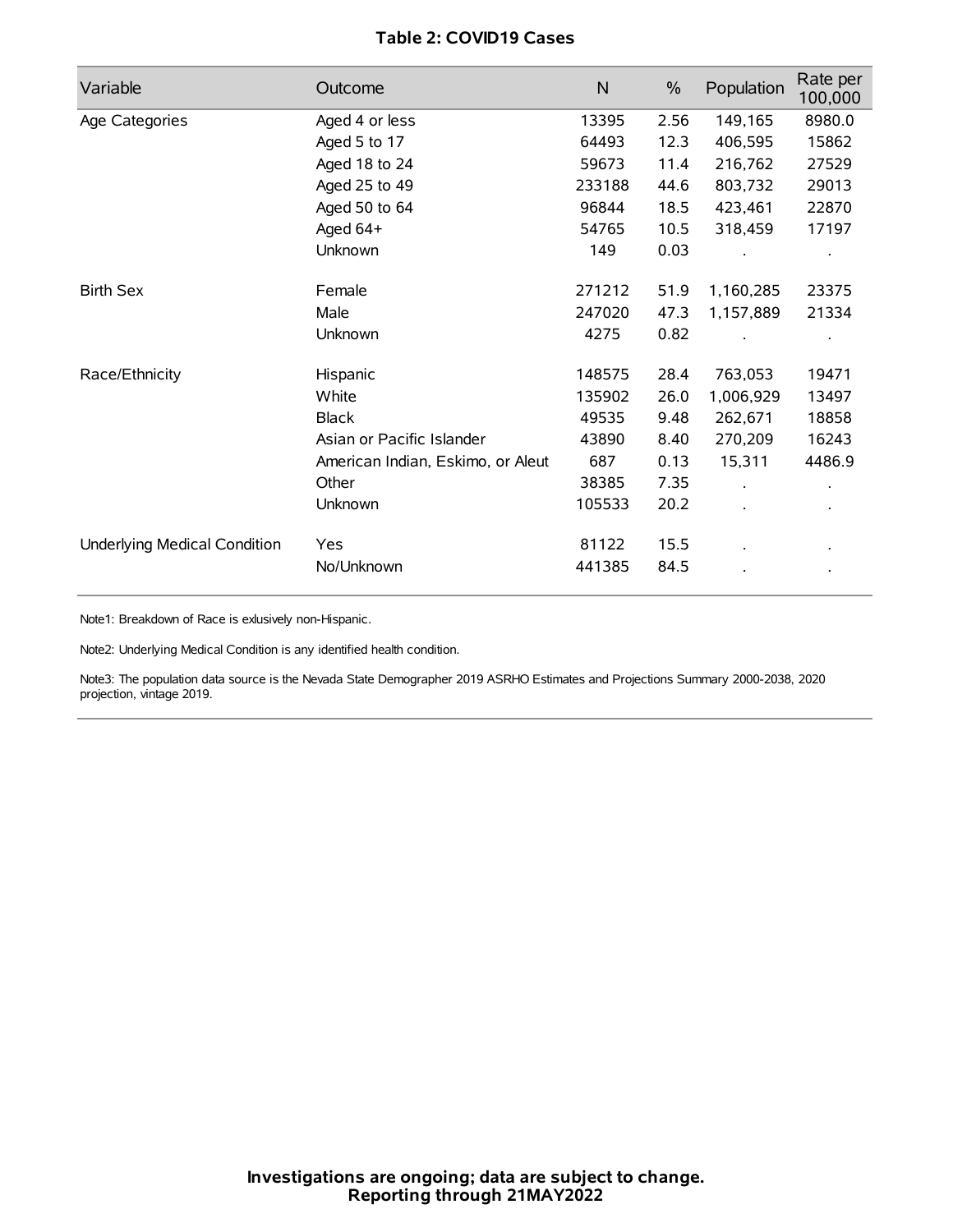| Variable         | Outcome                           | $\mathsf{N}$ | $\%$ | Population | Rate per<br>100,000 |
|------------------|-----------------------------------|--------------|------|------------|---------------------|
| Age Categories   | Aged 4 or less                    | 256          | 0.9  | 149,165    | 171.62              |
|                  | Aged 5 to 17                      | 355          | 1.3  | 406,595    | 87.31               |
|                  | Aged 18 to 24                     | 581          | 2.2  | 216,762    | 268.04              |
|                  | Aged 25 to 49                     | 6348         | 23.5 | 803,732    | 789.82              |
|                  | Aged 50 to 64                     | 7337         | 27.2 | 423,461    | 1732.6              |
|                  | Aged 64+                          | 12116        | 44.9 | 318,459    | 3804.6              |
|                  | Unknown                           | 2            | 0.0  |            |                     |
| <b>Birth Sex</b> | Female                            | 12076        | 44.7 | 1,160,285  | 1040.8              |
|                  | Male                              | 14880        | 55.1 | 1,157,889  | 1285.1              |
|                  | Unknown                           | 39           | 0.1  |            |                     |
| Race/Ethnicity   | Hispanic                          | 7070         | 26.2 | 763,053    | 926.54              |
|                  | White                             | 10506        | 38.9 | 1,006,929  | 1043.4              |
|                  | <b>Black</b>                      | 3842         | 14.2 | 262,671    | 1462.7              |
|                  | Asian or Pacific Islander         | 2771         | 10.3 | 270,209    | 1025.5              |
|                  | American Indian, Eskimo, or Aleut | 66           | 0.2  | 15,311     | 431.05              |
|                  | Other                             | 1061         | 3.9  |            |                     |
|                  | Unknown                           | 1679         | 6.2  |            |                     |

# **Table 3: COVID19 Hospitalizations - General Characteristics**

Note1: Breakdown of Race is exlusively non-Hispanic.

Note2: The population data source is the Nevada State Demographer 2019 ASRHO Estimates and Projections Summary 2000-2038, 2020 projection, vintage 2019.

Note3: Rates for categories with fewer than 12 cases are suppressed due to high relative standard error.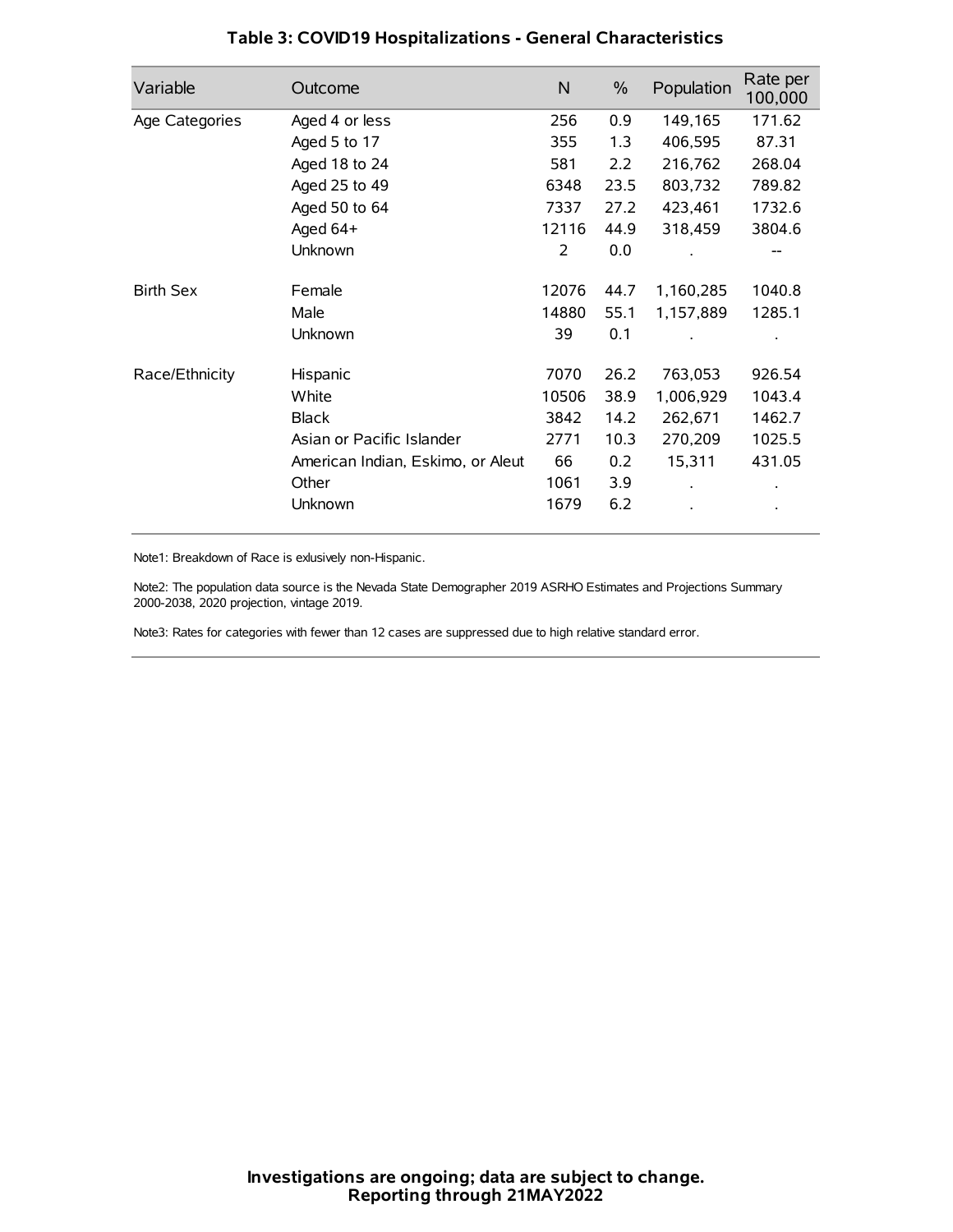| Variable                            | Outcome   | N     | $\frac{0}{0}$ |
|-------------------------------------|-----------|-------|---------------|
| Deceased                            | Yes       | 6908  | 25.6          |
|                                     | No        | 20087 | 74.4          |
| ICU                                 | Yes       | 6514  | 24.1          |
|                                     | <b>No</b> | 20481 | 75.9          |
| Intubated                           | Yes       | 3100  | 11.5          |
|                                     | No        | 23895 | 88.5          |
| <b>Underlying Medical Condition</b> | Yes       | 16843 | 62.4          |
|                                     | <b>No</b> | 10152 | 37.6          |
| Hypertension                        | Yes       | 9881  | N/A           |
| Immunocompromised                   | Yes       | 619   | N/A           |
| Chronic Heart Disease               | Yes       | 3573  | N/A           |
| Chronic Liver Disease               | Yes       | 380   | N/A           |
| Chronic Kidney Disease              | Yes       | 2452  | N/A           |
| <b>Diabetes</b>                     | Yes       | 7058  | N/A           |
| Neurologic/Neurodevelopmental       | Yes       | 1253  | N/A           |
| Chronic Lung Disease                | Yes       | 4158  | N/A           |
| Historically Healthy                | Yes       | 4783  | N/A           |
| Other                               | Yes       | 7061  | N/A           |

# **Table 4: COVID19 Hospitalizations - Morbidity**

Note1: Underlying Medical Condition is any identified health condition.

Note2: The breakdown of health conditions are not mutually exlusive (i.e., a person can have more than one risk factor).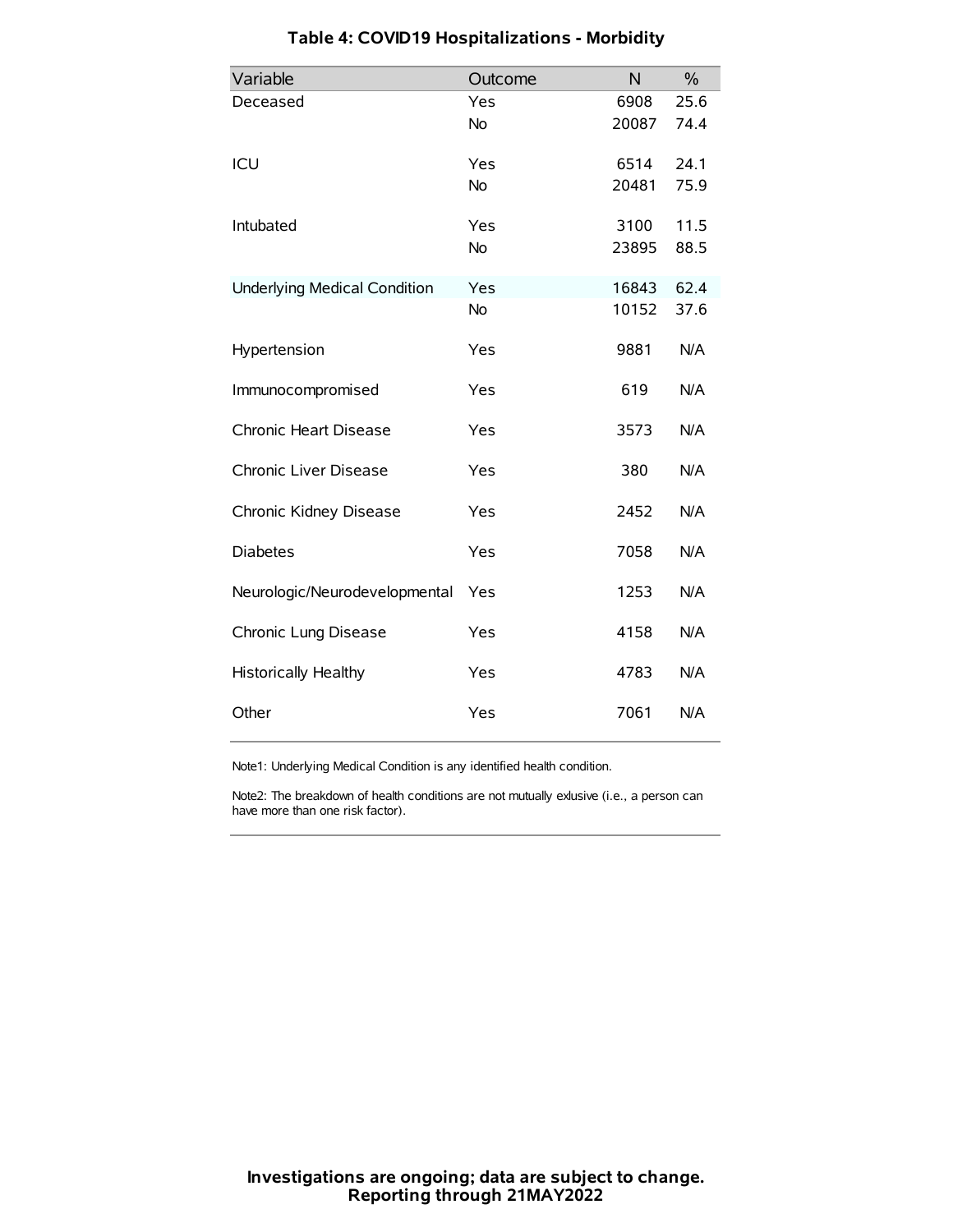| Variable         | Outcome                           | N              | $\%$ | Population           | Rate per<br>100,000 |
|------------------|-----------------------------------|----------------|------|----------------------|---------------------|
| Age Categories   | Aged 4 or less                    | $\overline{2}$ | 0.0  | 149,165              |                     |
|                  | Aged 5 to 17                      | 7              | 0.1  | 406,595              |                     |
|                  | Aged 18 to 24                     | 20             | 0.2  | 216,762              | 9.23                |
|                  | Aged 25 to 49                     | 723            | 8.5  | 803,732              | 89.96               |
|                  | Aged 50 to 64                     | 1825           | 21.5 | 423,461              | 430.97              |
|                  | Aged 64+                          | 5918           | 69.7 | 318,459              | 1858.3              |
| <b>Birth Sex</b> | Female                            | 3346           | 39.4 | 1,160,285            | 288.38              |
|                  | Male                              | 5127           | 60.4 | 1,157,889            | 442.79              |
|                  | Unknown                           | 22             | 0.3  |                      |                     |
| Race/Ethnicity   | Hispanic                          | 1973           | 23.2 | 763,053              | 258.57              |
|                  | White                             | 4191           | 49.3 | 1,006,929            | 416.22              |
|                  | <b>Black</b>                      | 1091           | 12.8 | 262,671              | 415.35              |
|                  | Asian or Pacific Islander         | 1041           | 12.3 | 270,209              | 385.26              |
|                  | American Indian, Eskimo, or Aleut | 31             | 0.4  | 15,311               | 202.46              |
|                  | Other                             | 107            | 1.3  | $\ddot{\phantom{0}}$ | $\bullet$           |
|                  | Unknown                           | 61             | 0.7  |                      | $\bullet$           |

## **Table 5: COVID19 Deaths - General Characteristics**

Note1: Breakdown of Race is exlusively non-Hispanic.

Note2: The population data source is the Nevada State Demographer 2019 ASRHO Estimates and Projections Summary 2000-2038, 2020 projection, vintage 2019.

Note3: Rates for categories with fewer than 12 cases are suppressed due to high relative standard error.